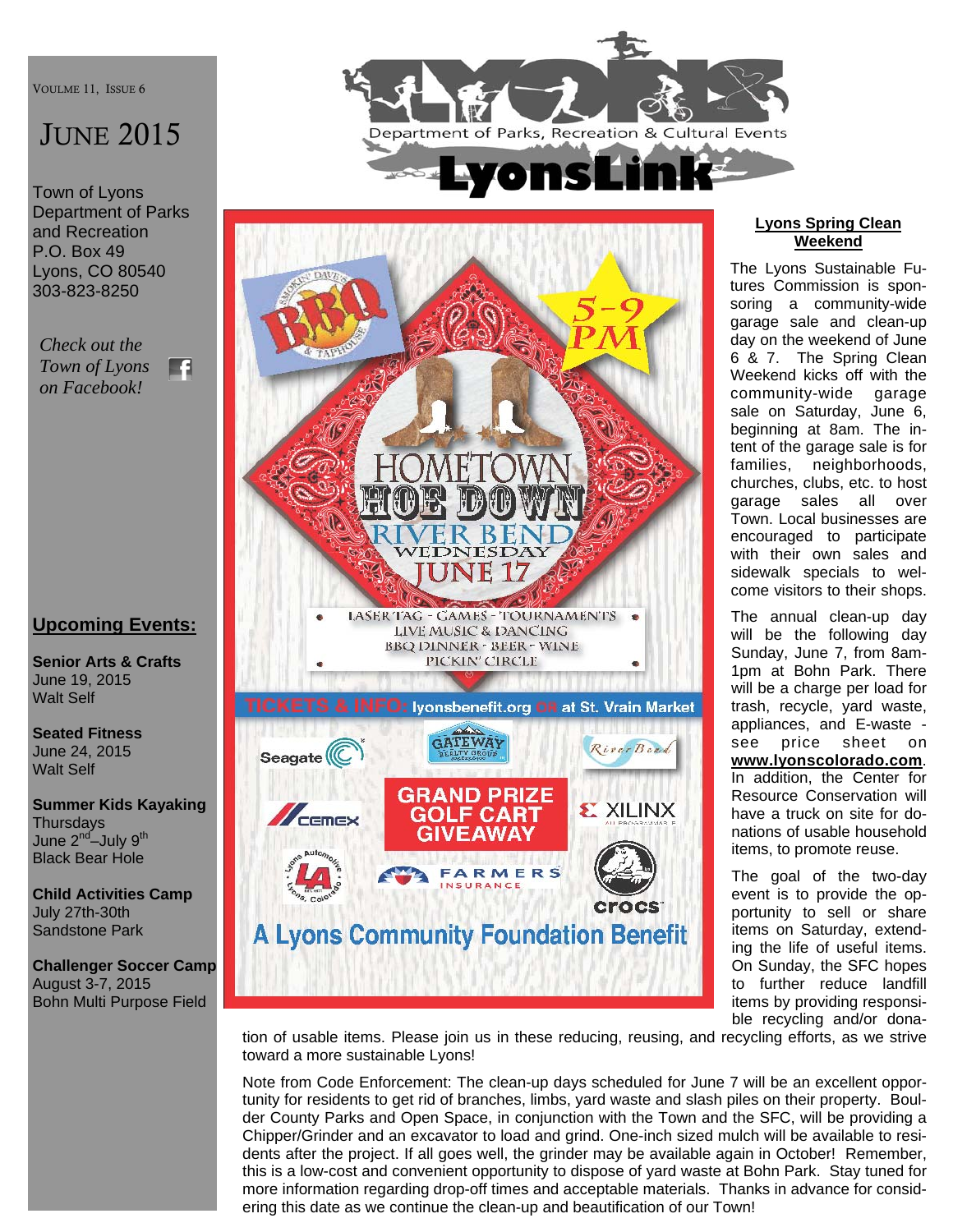# SATURDAY, JUNE 27TH, 2015 LYONS GOOD OLD DAYS 39th Annual



Call the Lyons Department of Parks, Recreation & Cultural Events at (303) 823-8250 or visit www.townoflyons.com for further information.

# **Schedule of Events**

#### **Saturday, June 27, 2015**

- **7a.m.-10a.m.– Pancake Breakfast** benefiting the Lyons Golden Gang- Walt Self Community Building
- **8a.m.- Lyons River Run 5k-** Lyons High School **10a.m.-1p.m. The River Church Presents The**

 **Wonderland at KidSpace**

 **-**10 a.m.-1p.m. Craft Tables, face painting, carnival games and water slide -12p.m. Free BBQ (Hot Dogs, Fruit & Drinks) -1p.m. "Moments of Wonder" Magic Show

- **10a.m-3p.m.- Good Old Days Car Show**-4th Ave
- **11a.m.-12:15p.m.– Music with Jeff Finlin-**Raul Vasquez Stage
- **11a.m.-4p.m.– Lyons Depot Library Book Sale-**430 5th Ave.
- **11a.m.-6p.m.- Avid 4 Adventure Kayaking Tank & Climbing Wall** – Sandstone Park/ Railroad Ave.
- **11a.m.-6p.m. Airborne Games Bungee Trampoline, Water Balls & Human Gyroscope Ball—**Sandstone Park/ Railroad Ave
- **11a.m- 8:30p.m. Chamber Beer Garden** Sandstone Park
- **12:30-4:30p.m. Museum Open House-** Redstone Museum

**12:45p.m.-2p.m. Music by Bonnie & Taylor Sims-**Raul Vasquez Stage

**1p.m.-3p.m.- History Program by Lyons Historical Society-** Honoring Lyons Pioneer Families, Mr/Mrs. Good Old Days: "Classes of 50 years, Recognize Classes of '05's- Redstone Museum

**2:30p.m.-3:45p.m.– Music by Jamie Lunde & Eben Grace**-Raul Vasquez Stage

**PARKS & RECREATION** 

**3:30p.m.-Flood Video at Lyons Cinema**- 442 High street

**4p.m.-5p.m.- Yellow Design Kids Bike Clinic–**  Sandstone Park/ Railroad Ave.

**4:15p.m.-5p.m. Music by Not the Arrow**-Raul Vasquez Stage

**5p.m.-5:30p.m. Yellow Designs Stunt Team Big Air Show**- Sandstone Park/ Railroad Ave.

- **5p.m-8p.m.- SHINDIG!** Pot Luck, Music, Silent Auction-Rogers Hall, Benefit for Lyons Historical Society
- **5:15p.m.– 6p.m. Mayama Dance Performance** Raul Vasquez Stage
- **6p.m.-6:30p.m.-Presentation by Lyons Historical Society**-Honor Merlyn Williams, Honor Mr/ Mrs. Good Old Days:"Classes of 50 years, Recognize Classes of '05's, 2015 Pioneer Family High School Graduates
- **7:00p.m.-8:30p.m. Music by the Gasoline Lollipops**-Raul Vasquez Stage
- **7:30p.m.-10:15pm Red Rock Ramblers Square Dance** - Lyons Elementary Gym- Rounds- Leroy Shade & Square- Dave Guille

*Good Old Days is held in Sandstone Park (350 Broadway)*

# **Summer Kids Kayaking**

Lyons Kids Kayak Club classes are for intermediate students ages 8-15 who have previously been enrolled in the winter pool sessions and are able to roll their kayak in water. ALL registrants MUST know how to swim. For questions concerning appropriate ability levels, please contact the department. Class will be held in the Black Bear Hole on Tuesdays and Thursdays from June  $2^{nd}$  –July  $9^{th}$ from 5:30-7:30pm. Parents must provide transportation to and from the drop off point at the Black Bear Hole. This class is \$180 for Lyons Residents and \$200 for non residents. Class sizes will be limited, but must have at least 3 kids in order to hold the class. To register for this class please visit www.townoflyons.com or recrea-

tion@townoflyons.com.

#### *Active Adult 50 + Arts and Crafts*

Lyons seniors are invited to take part in garden arrangement. This project is free for participants and will be held on Friday, June 19th from 12:30-1:30 at the Walt Self Community Building. Participants will get to enjoy good conversation with friends and neighbors and garden arrangement.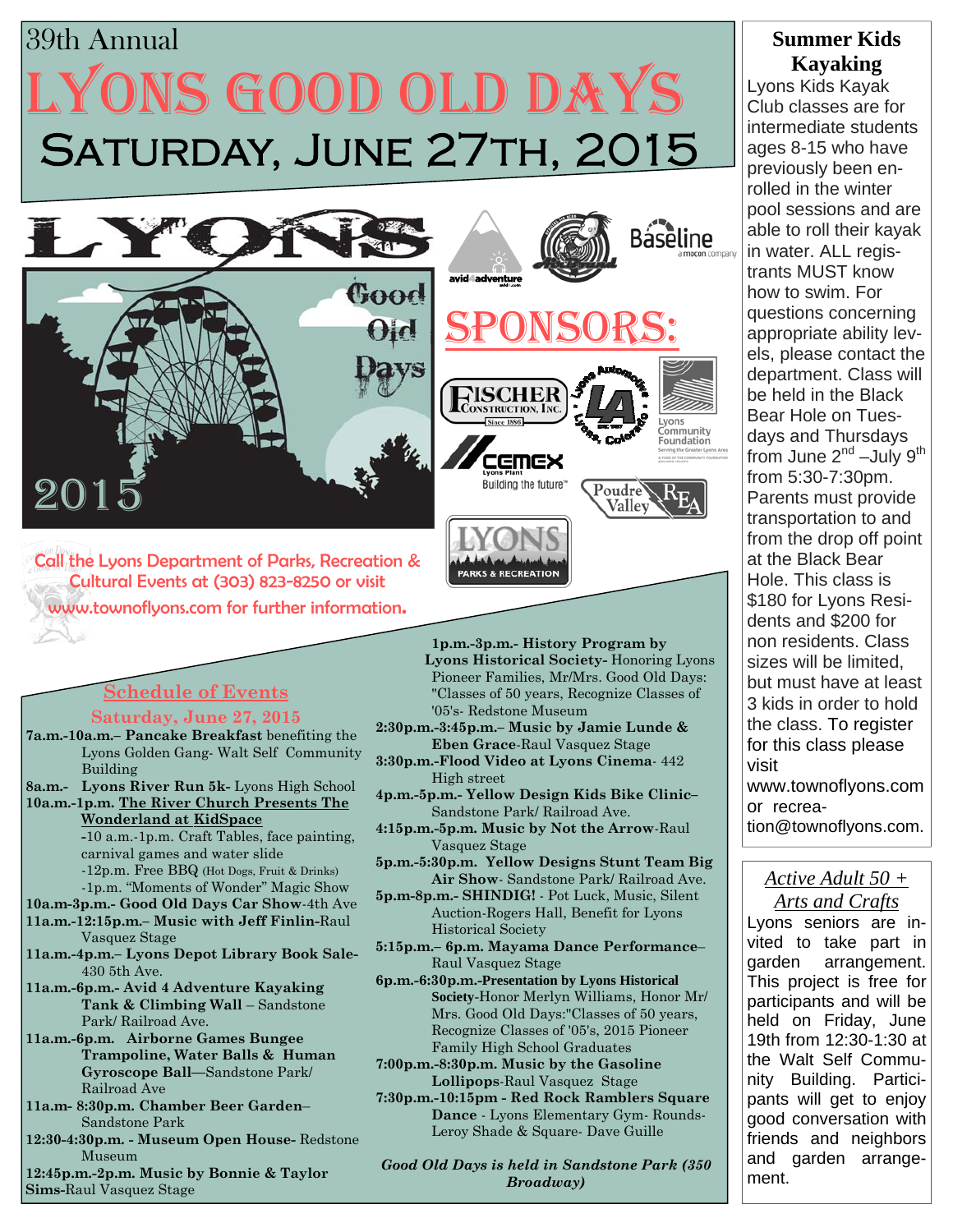

The Town of Lyons is pleased to host Challenger Sports, providers of the USA's most popular soccer camp program – British Soccer Camps. The camp will be held August 3rd thru August 7th, 2015 at the Bohn Park Multi-Purpose Field. The camp is available for 3-16 years olds. All camps feature the Challenger Coaching staff, t-shirt, soccer ball, poster, individual skills evaluation, and more! Free replica jersey if you register at least 45 days before the camp. Visit the Town of Lyons website to reg-